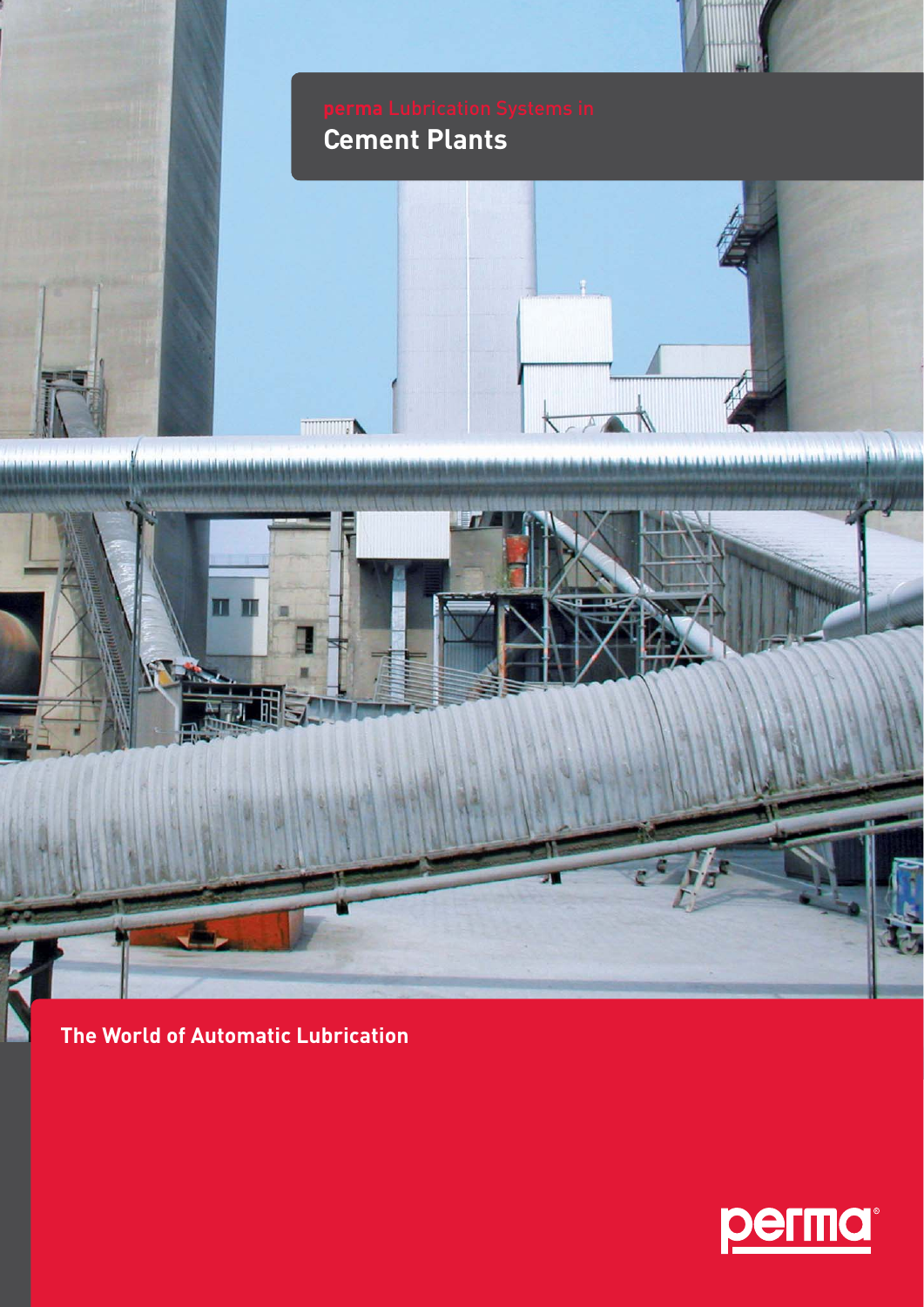

## **Trouble-free operation with automatic lubrication systems from perma**

Cement plant profitability is directly related to equipment reliability. One of the main requirements for reliable operation is frequent greasing to prevent the entry of contaminants inside bearings. Since many of the lubrication points in cement plants are dangerous and hard to access, they are not lubricated as often as required. This causes accelerated wear of mechanical components and often leads to premature bearing failure. Extreme operating conditions such as high temperature, vibrations, shock loads, high loads, and contaminants such as dust, dirt and water demand frequent

and reliable lubrication in order to prevent costly downtime. Automatic lubrication systems from perma are successfully being used in many cement plants worldwide. They are economical, meet the technical demands and also drastically improve work place safety, a key concern in the cement industry.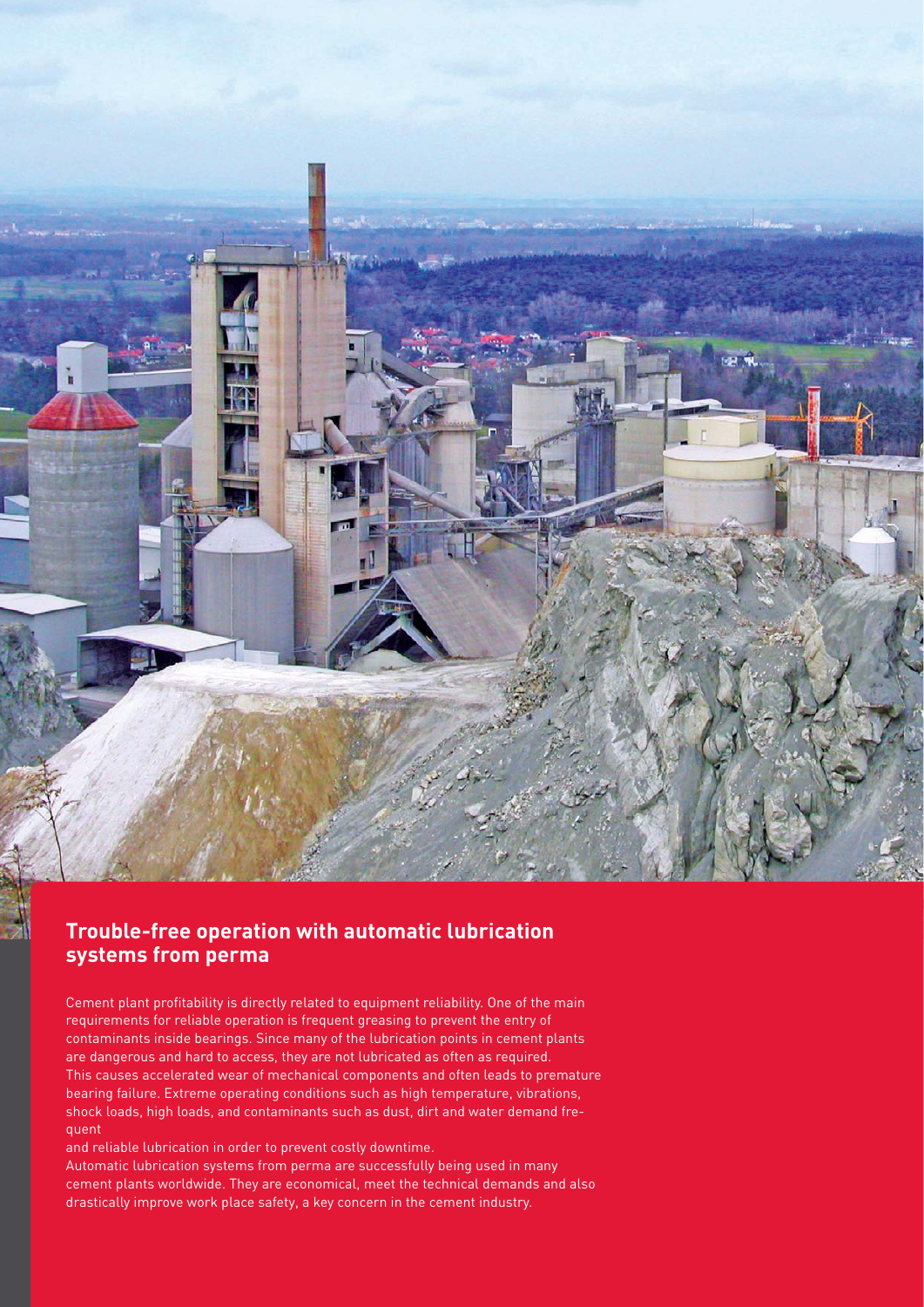

### **(above left) Mixing bed (above left) Mixing bed**

Automatic re-lubrication on the bearings of Automatic re-lubrication on the bearings of conveyor belts can be done without the need conveyor belts can be done without the need to stop production. This reduces machine to stop production. This reduces machinedowntimes to a minimum. downtimes to a minimum.

### **(below left) Palletizer (below left) Palletizer**

Automatic sliding guide lubrication ensures Automatic sliding guide lubrication ensures<br>trouble-free operation even under extreme conditions. Repair costs and downtimes are conditions. Repair costs and downtimes are drastically reduced. drastically reduced.

### **(below right) Mixer (below right) Mixer**

Working platforms to lubricate bearings that Working platforms to lubricate bearings that are located in hard to reach places (approx. 3 m are located in hard to reach places (approx. 3 m high) must only be erected once a year. high) must only be erected once a year.<br>Automatic lubrication saves time and reduces safety hazards. safety hazards.



# **<sup>&</sup>gt; perma – for economical reasons**

Lubrication without the need to stop production increases the efficiency of your equipment. Automatic lubrication systems from perma save time because they minimize lubrication maintenance runs. The time it takes to do the change-outs of automatic lubrication systems per year is considerably less than the time spent with manual greasing.

## Do more with less:

Instead of manually lubricating 100 lubrication points on your conveyor equipment every 14 days, you only need to do ONE easy change-out every six months with automatic lubrication systems – without any tools. Especially during peak production, the time saved with automatic lubrication systems from perma can be effectively used for more important tasks.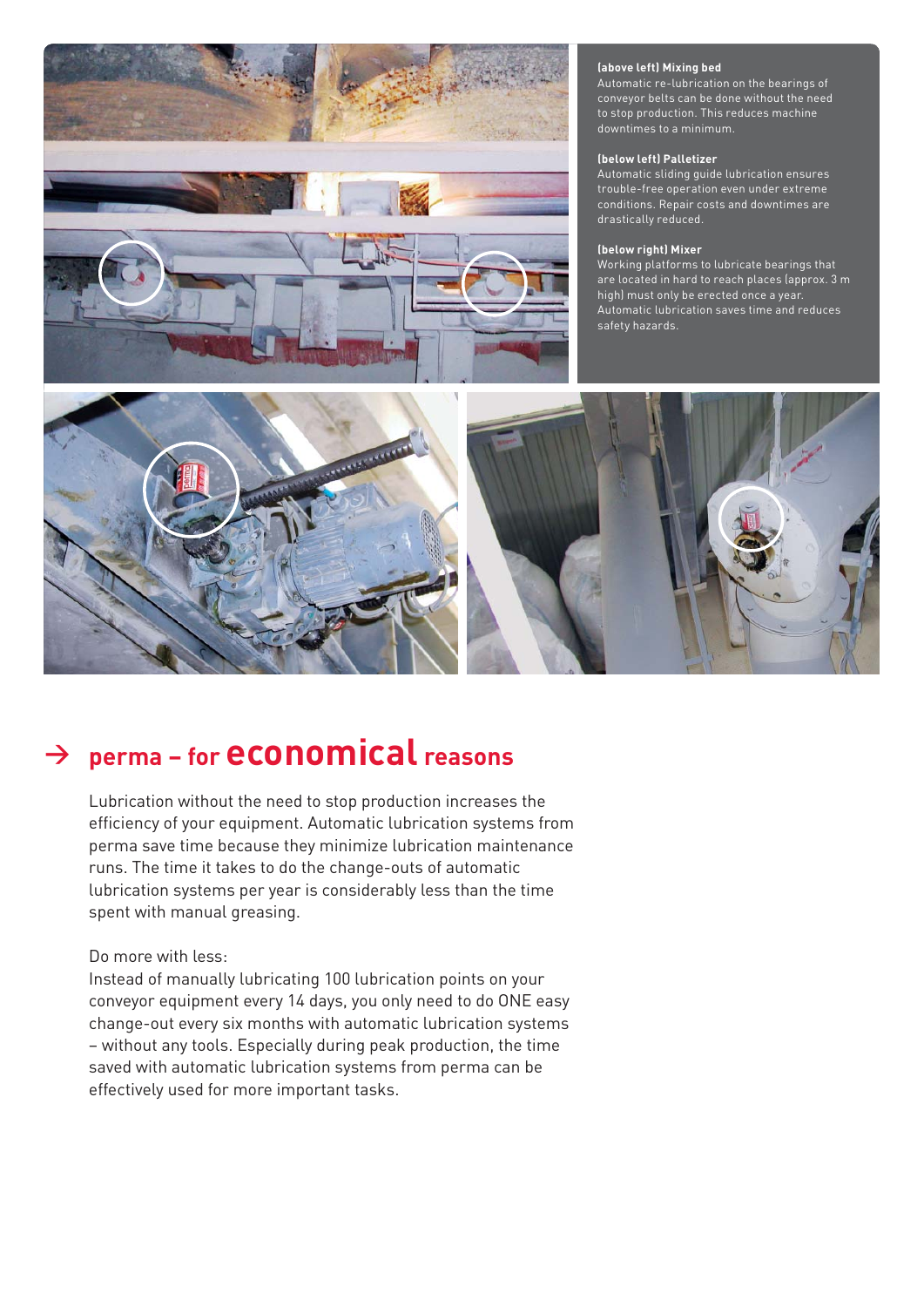Automatic lubrication systems ensure an uninterrupted supply of sufficient, fresh lubricant to all lubrication points. In addition, they effectively seal lubrication points and bearing seals to prevent the entry of water, dirt and dust. Even hard to access, moving, or hidden lubrication points that are often neglected are permanently lubricated without interrupting production.

Another advantage: The time saved with automatic lubrication systems from perma can be invested in other value-adding maintenance tasks, including regular inspections of equipment and lubrication systems, basic condition monitoring, oil sampling and filtration.







#### **(above left) Bearings (above**

Bearings are effectively sealed against aggressive cement dust Bearings are cement dust and other contaminating substances. and substances.

#### **(above right) Cement mill (above**

perma lubrication systems on turning parts of the cement mill. Permanent lubrication during mill operation at 15.5 rpm.

#### **(below left) Screw conveyor (below Screw conveyor**

Screw conveyors just below hall ceilings are extremely difficult to access. perma lubrication systems ensure uninterrupted, troublefree operation with permanent re-lubrication.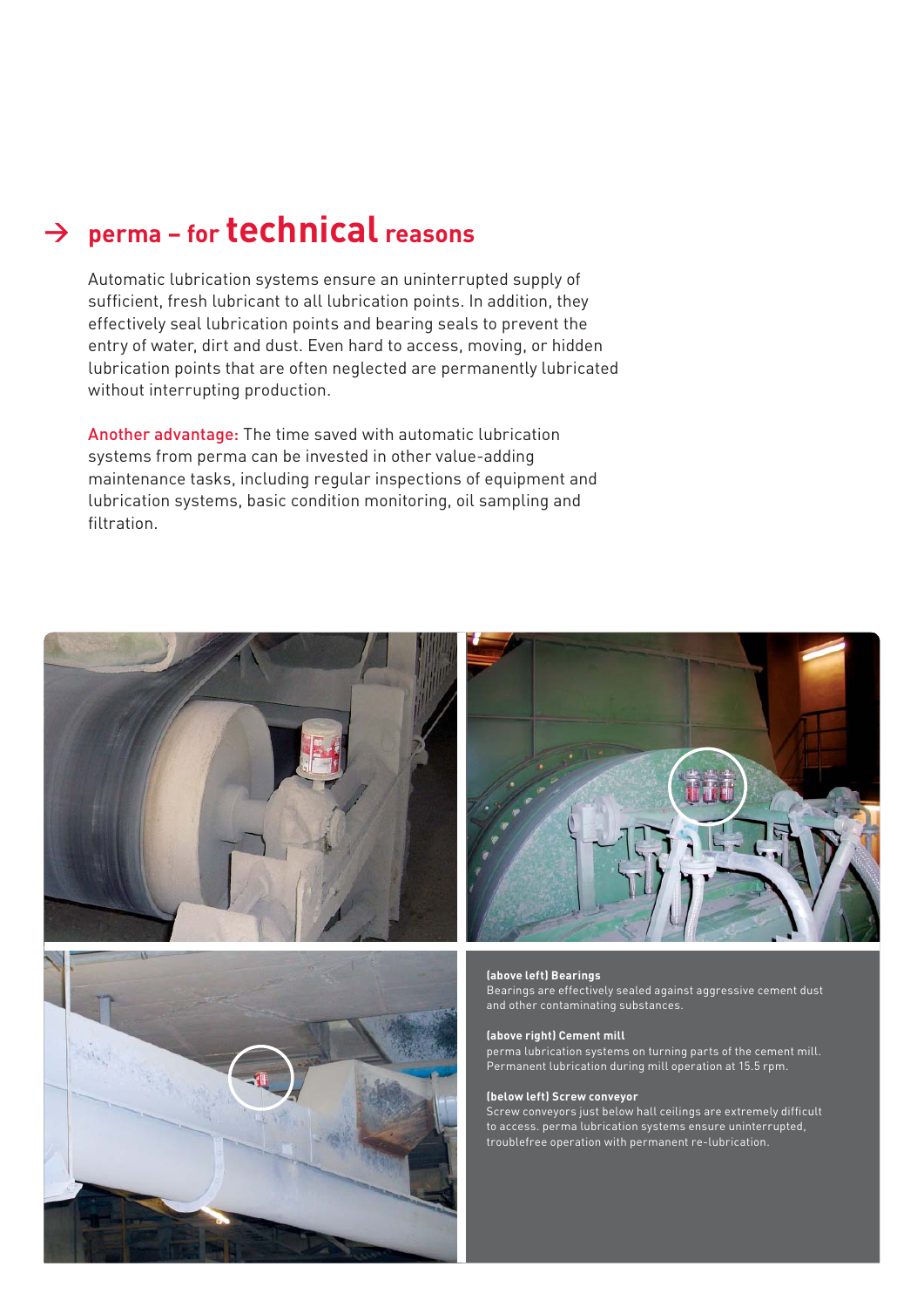



## **(above left) Belt conveyor /Gravity take-up pulley (above left) Belt conveyor /Gravity take-up pulley**

A fall can be devastating! Belt pretensioners are difficult to access and cannot be lubricated Belt pretensioners are difficult to access and cannot be lubricated<br>while the machine is running. Automatic lubrication systems from perma minimize the time that workers spend in these dangerous areas. perma minimize the time that workers spend in these dangerous areas. This drastically reduces safety risks. This drastically reduces safety risks.

### **(above right) Mill (above right) Mill**

With automatic lubrication systems, workers are exposed much less to the loud noise and aggressive dust around mills. perma lubrication systems rotate with the equipment and ensure safe bearing lubrication. With automatic lubrication systems, workers are exposed much less to<br>the loud noise and aggressive dust around mills. perma lubrication<br>systems rotate with the equipment and ensure safe bearing lubrication.

### **(below right) Fans (below right) Fans**

Maintenance personnel are exposed to extreme dust and noise. Maintenance personnel are exposed to extreme dust and noise. Automatic lubrication systems minimize this exposure and make it Automatic lubrication systems minimize this exposure and make it<br>possible to schedule exchanges while the machines are down.



# **<sup>&</sup>gt; perma – for safety reasons**

Employees in cement plants are constantly exposed to safety hazards: aggressive cement dust that irritates eyes and skin, extreme temperatures and environmental conditions, and the usual dangers experienced when working around rotating machine parts.

Reduced exchange intervals of automatic lubrication systems and remote mounting, away from potential hazards, minimize the time that employees spend in dangerous areas. And planned exchange intervals make it easier to observe the required safety precautions.